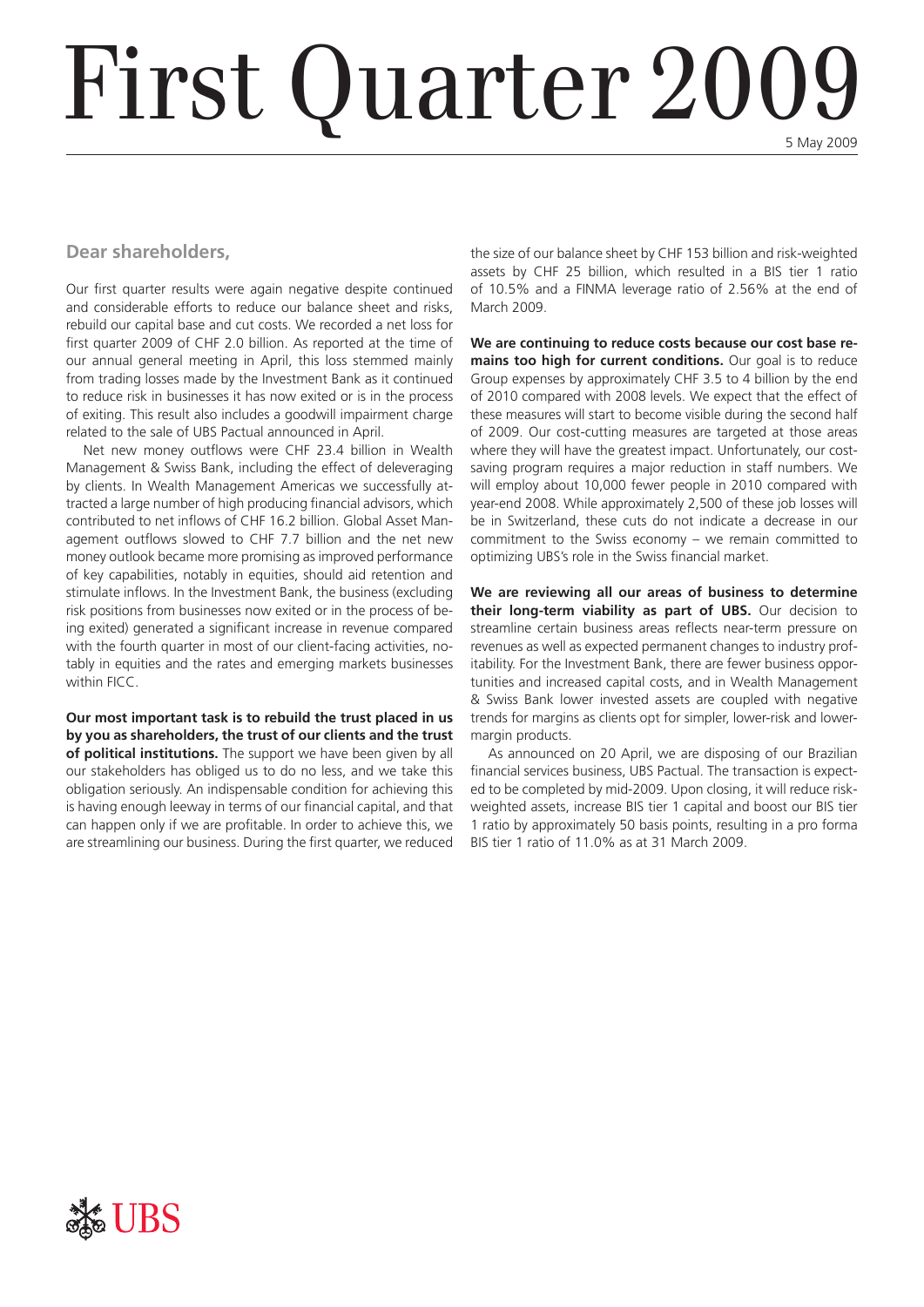**Outlook** – There has been an improvement in market sentiment during the first quarter, with a strong rebound in global stock market indices since early March, but the credit markets improved only partly and trading in complex financial products remains illiquid. The markets continue to be unsettled, and we remain cautious on the immediate outlook for UBS. The strong influence that government policy has on the market environment was clearly demonstrated in the first quarter as investors became less risk averse. However, the real economy has continued to deteriorate, and this is expected to have negative implications for credit-related provisioning in coming quarters.

Yours sincerely,

UBS

MLNNIng afinitud

Kaspar Villiger Oswald J. Grübel

Chairman of the BoD Group Chief Executive Officer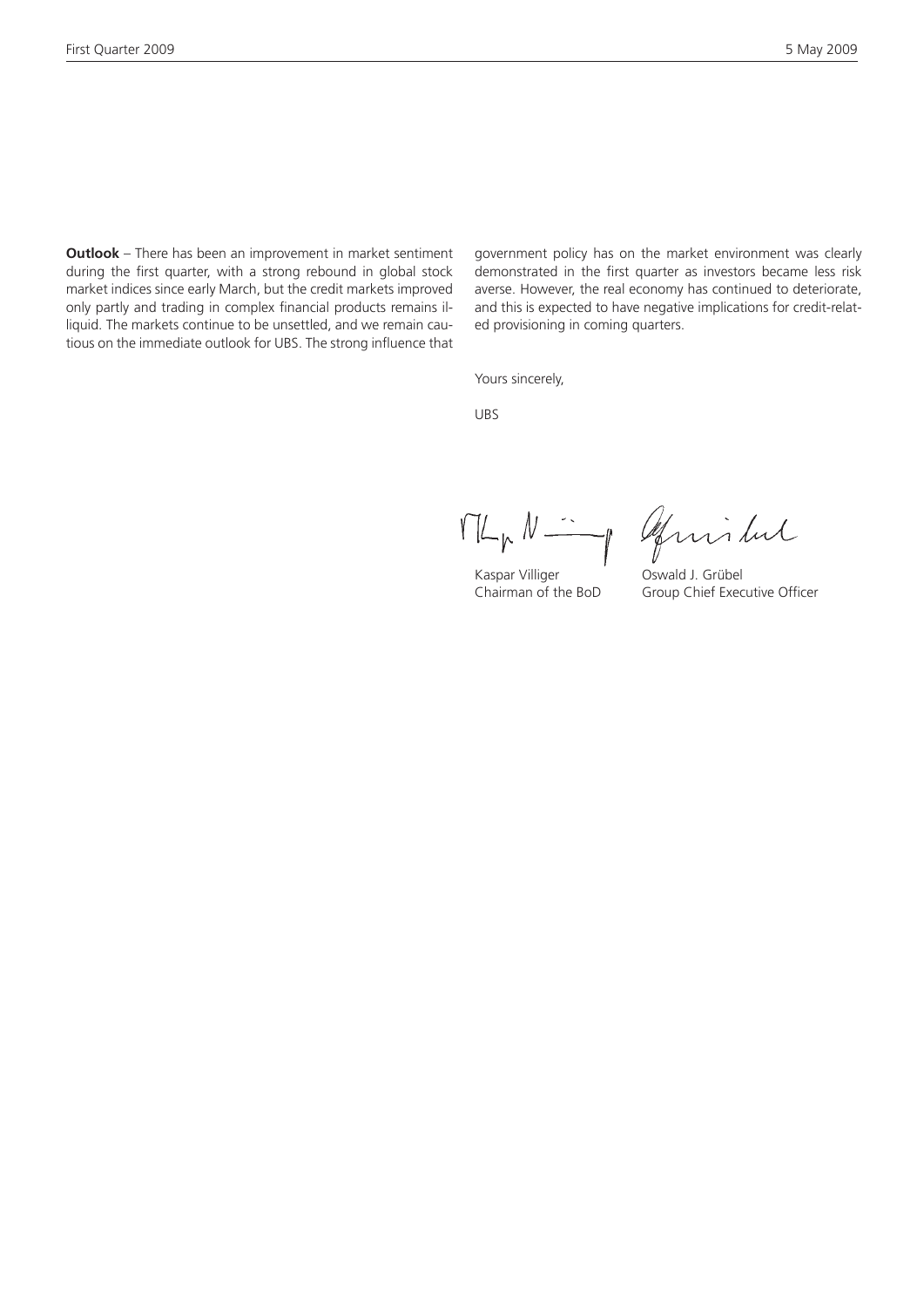

#### **Group results**

|                                                                              |          | As of or for the quarter ended | % change from |      |      |
|------------------------------------------------------------------------------|----------|--------------------------------|---------------|------|------|
| CHF million, except where indicated                                          | 31.3.09  | 31 12 08                       |               | 4008 | 1008 |
| Operating income                                                             | 4,970    | (4.696)                        | (4.034)       |      |      |
| Operating expenses                                                           | 6,528    | 6.562                          | 7.847         |      | (17) |
| Operating profit before tax (from continuing and<br>discontinued operations) | (1.547)  | (11.239)                       | (11.761)      | 86   | 87   |
| Net profit attributable to UBS shareholders                                  | (1, 975) | (9.563)                        | (11, 617)     | 79   | 83   |
| Diluted earnings per share (CHF) <sup>1</sup>                                | (0.57)   | (3.02)                         | (5.27)        | 81   | 89   |

| <b>Balance sheet and capital management</b> |                                |           |               |  |  |  |  |
|---------------------------------------------|--------------------------------|-----------|---------------|--|--|--|--|
| CHF million, except where indicated         | As of or for the quarter ended |           | % change from |  |  |  |  |
|                                             | 31.3.09                        | 31 12 08  | 4008          |  |  |  |  |
| Total assets                                | 1,861,326                      | 2.014.815 |               |  |  |  |  |
| Equity attributable to UBS shareholders     | 31.283                         | 32.531    |               |  |  |  |  |
| BIS total ratio $(\frac{9}{6})^2$           | 14.7                           | 15.0      |               |  |  |  |  |
| Risk-weighted assets <sup>2</sup>           | 277,665                        | 302.273   |               |  |  |  |  |

#### **Key performance indicators<sup>3</sup>**

| . .                                       |         | As of or for the quarter ended |         |  |  |
|-------------------------------------------|---------|--------------------------------|---------|--|--|
| CHF million, except where indicated       | 31.3.09 | 31.12.08                       | 31.3.08 |  |  |
| Performance                               |         |                                |         |  |  |
| Return on equity (RoE) (%)                | (24.8)  | (58.7)                         | (169.2) |  |  |
| Return on risk-weighted assets, gross (%) | 8.4     | 1.2                            | (4.4)   |  |  |
| Return on assets, gross (%)               | 1.3     | 0.2                            | (0.7)   |  |  |
| Growth                                    |         |                                |         |  |  |
| Net profit growth $(\%)^4$                | N/A     | N/A                            | N/A     |  |  |
| Net new money (CHF billion) <sup>5</sup>  | (14.9)  | (85.8)                         | (12.8)  |  |  |
| Efficiency                                |         |                                |         |  |  |
| Cost / income ratio (%) <sup>6</sup>      | 106.9   | N/A                            | N/A     |  |  |
| Capital strength                          |         |                                |         |  |  |
| BIS tier 1 ratio $(\%)^2$                 | 10.5    | 11.0                           |         |  |  |
| FINMA leverage ratio $(\frac{9}{2})^2$    | 2.56    | 2.46                           |         |  |  |

**Footnotes:** 1 Refer to "Note 8 Earnings per share (EPS) and shares outstanding" in the financial statements of the first quarter 2009 report. 2 Refer to the "Capital management" section of the first<br>quarter 2009 report. 3